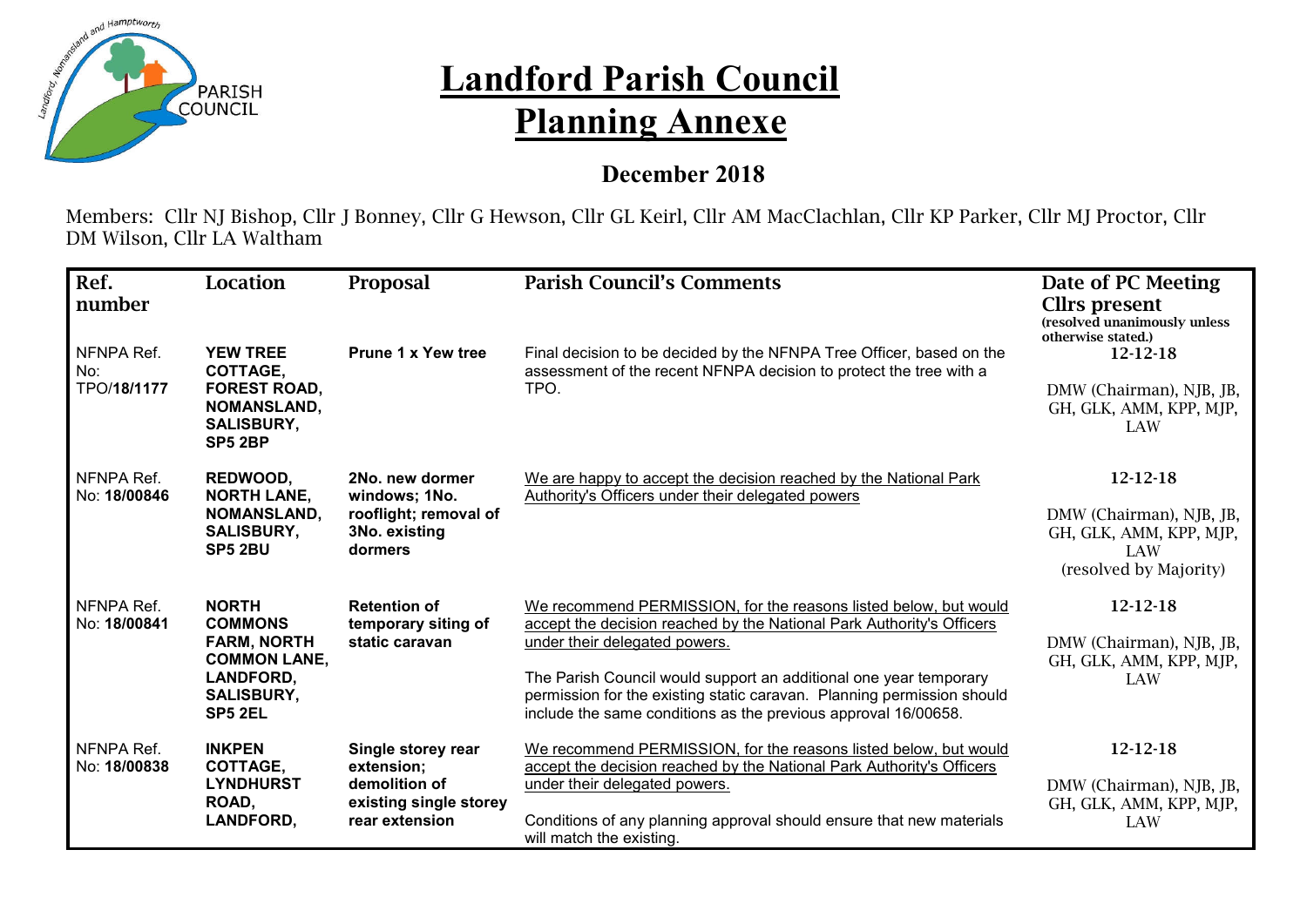|                                           | <b>SALISBURY,</b><br>SP5 2AP                                                                                                                                                             |                                                                                                                                                                                                                                              | Although this proposal does not increase habitable floor area,<br>substantial additions to the pre-1982 floor area of the property have<br>already taken place. The opportunity now arises to remove permitted<br>development rights by a planning condition, in order to comply with the<br>spirit of Policy DP11.                                                                                                                                                                                                                                                                                      |                                                                                                         |
|-------------------------------------------|------------------------------------------------------------------------------------------------------------------------------------------------------------------------------------------|----------------------------------------------------------------------------------------------------------------------------------------------------------------------------------------------------------------------------------------------|----------------------------------------------------------------------------------------------------------------------------------------------------------------------------------------------------------------------------------------------------------------------------------------------------------------------------------------------------------------------------------------------------------------------------------------------------------------------------------------------------------------------------------------------------------------------------------------------------------|---------------------------------------------------------------------------------------------------------|
| Wiltshire<br>Council Ref.<br>No: 18/10614 | <b>Barn to the</b><br><b>South of Stock</b><br>Lane, Landford<br><b>Wood Farm,</b><br>Landford Wood,<br>Salisbury,<br>Wiltshire, SP5<br>2ER                                              | <b>Notification for Prior</b><br>Approval under<br>Class Q for a<br><b>Proposed</b><br><b>Conversion of</b><br><b>Agricultural</b><br><b>Buildings to Create</b><br>2no New Dwellings                                                        | Landford Parish Council have concerns with the following:-<br>(a) transport and highways impacts of the development - the<br>access roads to the development are relatively narrow and may not<br>accommodate increased traffic. The only access to the site is from<br>within the New Forest National Park.<br>(c) contamination risks on the site - if asbestos based materials<br>are used to clad the existing walls and/or roof, for health and safety<br>reasons, these should be the subject of a specialist report detailing the<br>appropriate treatment and/or removal of the material.        | 12-12-18<br>DMW (Chairman), NJB, JB,<br>GH, GLK, AMM, KPP, MJP,<br><b>LAW</b>                           |
| Wiltshire<br>Council Ref.<br>No: 18/10625 | <b>Barn to the</b><br>Southwest of,<br><b>Manor View</b><br>(Easting:<br>426080;<br>Northing:<br>121191,<br><b>Landford Wood</b><br>Farm, Landford<br>Wood, Wiltshire,<br><b>SP5 2ES</b> | <b>Notification for Prior</b><br>Approval for a<br><b>Proposed Change of</b><br><b>Use of Agricultural</b><br><b>Building to a</b><br><b>Dwellinghouse</b><br>(Class C3), and for<br><b>Associated</b><br><b>Operational</b><br>Development. | <b>Landford Parish Council have concerns with the following:-</b><br>(a) transport and highways impacts of the development - the<br>access roads to the development are relatively narrow and may not<br>accommodate increased traffic. The only access to the site is from<br>within the New Forest National Park.<br>(c) contamination risks on the site - if asbestos based materials<br>are used to clad the existing walls and/or roof, for health and safety<br>reasons, these should be the subject of a specialist report detailing the<br>appropriate treatment and/or removal of the material. | 12-12-18<br>DMW (Chairman), NJB, JB,<br>GH, GLK, AMM, KPP, MJP,<br><b>LAW</b><br>(resolved by Majority) |
| Wiltshire<br>Council Ref.<br>No: 18/10677 | <b>Brook Cottage,</b><br><b>Sherfield</b><br>English Road,<br>Landford, SP5<br>2BD                                                                                                       | <b>Proposed new single</b><br>storey orangery &<br>bay window<br>extension to replace<br>existing. Proposed<br>new fenestration and<br>external finishes to<br>existing house,<br>proposed<br>replacement carport                            | <b>Support</b>                                                                                                                                                                                                                                                                                                                                                                                                                                                                                                                                                                                           | 12-12-18<br>DMW (Chairman), NJB, JB,<br>GH, GLK, AMM, KPP, MJP,<br>LAW                                  |